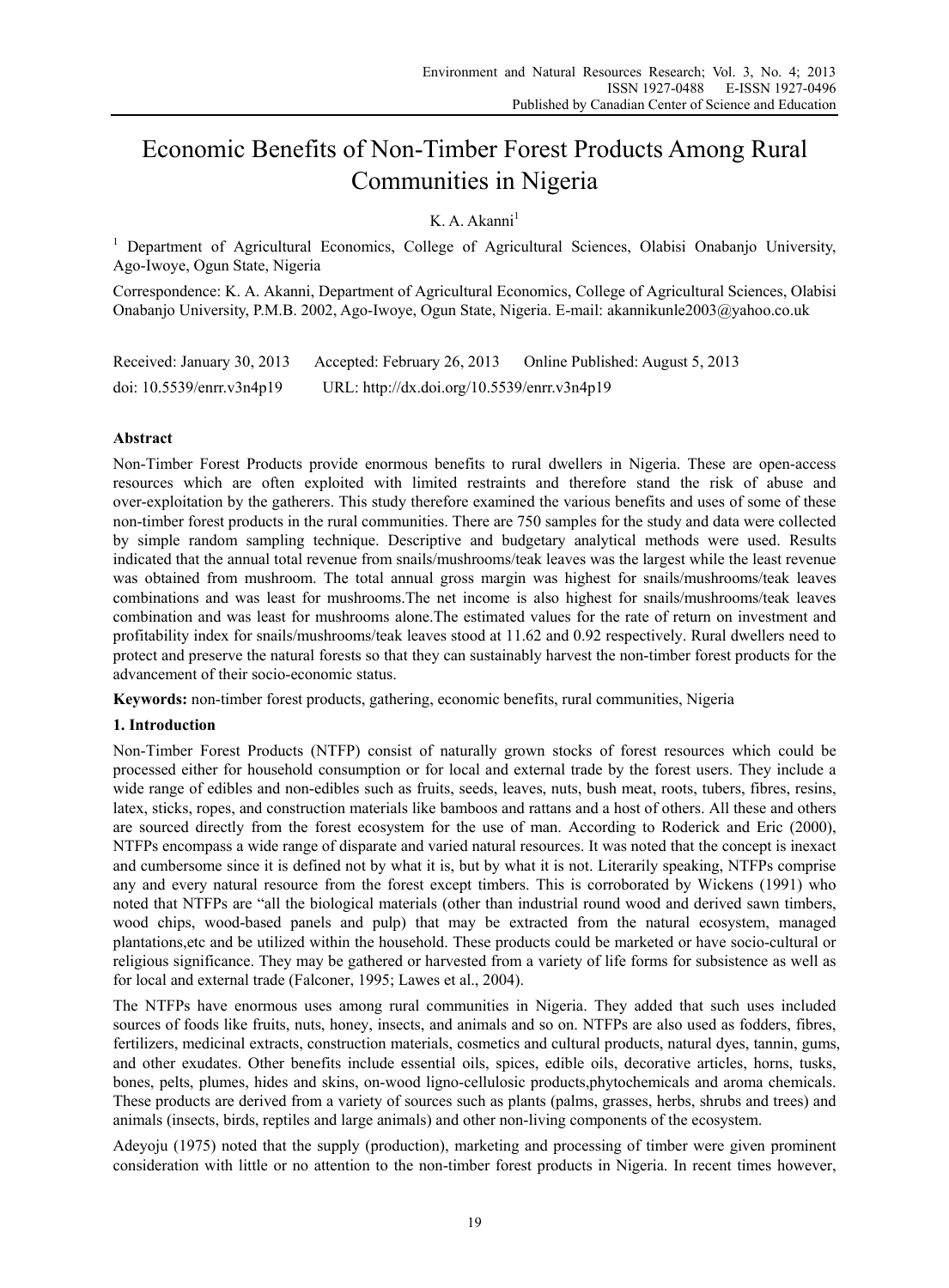attention is now focused on Non-Timber Forest Products because of the immense benefits they provide for the advancement of man.

Non-Timber Forest Products (NTFPs) are components of the forests system that exist in nature and are generally not cultivated. They are non-timber, but can be made of wood. Rijsoort (2000) defined NTFPs as all tropical forest products (plants and animal parts) other than industrial timbers, which are harvested for human use at the level of self support or for commercial purposes. NTFPs are also described as parts of the plant that have perceived economic or consumption value sufficient to encourage their collection and removal from the forest. They are therefore those items that are harvested or removed from forest lands for private use or for resale (excluding sawn timbers, pole timbers, natural gas, oil, etc). They can also be referred to as all the resources or products that may be extracted from the forest ecosystem and are utilized within the household or are marketed or have socio-cultural or religious significance (FAO, 1990). These include plants and plant materials used for food, fuel, storage and fodder, medicine, cottage and wrapping materials, biochemical as well as animals, among others. Unlike timber-based products, NTFPs are obtained from a large variety of plant parts and are formed into a diverse set of products: leaves and twigs. These may be components of decorative arrangements, food items such as fruits, fungi, and juices, leaves and bark processed into herbal remedies or medicines. NTFPs are found in a wide variety of outlets such as health food store, pharmacy etc.People have benefitted from these plants for many generations and they have contributed significantly to both the local and regional economies all over the world. NTFPs are a dependable source of income and food supply in the rural areas.In the local,urban,national and international markets, NTFPs contribute substantially to national economic growth (Hammet, 1999; Olumide, 2009). The Nigerian rural economy is highly dependent on these forest products to generate income and to provide medical care (Osemeobo, 1991; Okafor, 1998).

It is however noted that NTFPs are continually diminishing resources as a result of their dependency on land which is usually under the pressure of depletion from agriculture and development of public infrastructures. The NTFPs constitute a critical component of food security and they are important sources of income for the rural poor in Nigeria. In many communities, people are traditionally dependent on local forest resources to provide additional income through the collection and marketing of NTFPs. Many rural dwellers, especially women, often generate their income by gathering some of these products from the nearby forest for sale. NTFPs may also have cultural significance and value (Cocks & Wiersum, 2003). This study therefore examined the economic benefits of teak leaves (*Tectona grandis*), mushrooms (*Agaricus sp*.), wrapping leaves (*Thaumatococcus danielli*) and snails (*Anomarulus sp.*) and a few combinations of the products.

| S/N             | <b>State</b> | <b>Rural Community</b> | No of NTFPs gatherers |
|-----------------|--------------|------------------------|-----------------------|
| <b>OYO</b><br>1 |              | Moniya                 | 50                    |
|                 |              | Iyana-Ofa              | 50                    |
|                 |              | Idi-Ayunre             | 50                    |
| $\overline{2}$  | <b>OGUN</b>  | Mamu                   | 50                    |
|                 |              | Ibogun                 | 50                    |
|                 |              | Ayetoro                | 50                    |
| $\mathfrak{Z}$  | <b>OSUN</b>  | Ikire                  | 50                    |
|                 |              | Ifetedo                | 50                    |
|                 |              | Ede                    | 50                    |
| $\overline{4}$  | <b>EKITI</b> | Ijero                  | 50                    |
|                 |              | Ikere                  | 50                    |
|                 |              | Ikole                  | 50                    |
| 5               | <b>ONDO</b>  | <b>Ore</b>             | 50                    |
|                 |              | Okitipupa              | 50                    |
|                 |              | Ikare                  | 50                    |
|                 | <b>TOTAL</b> |                        | 750                   |

Table 1. Sample size per rural farming community

All other information was obtained from various textbooks, journals, and several other sources of secondary data.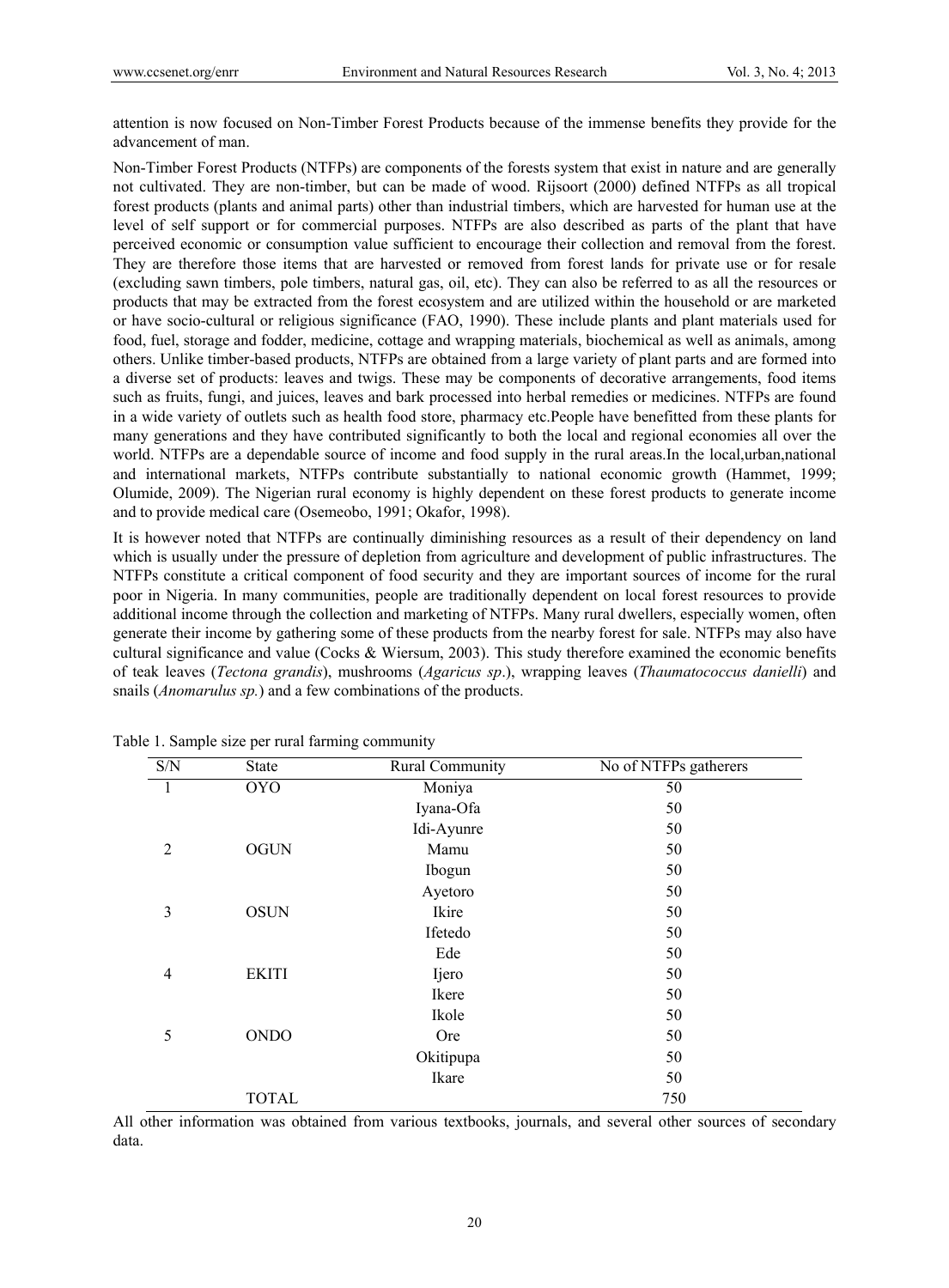#### **2. Methodology**

#### *2.1 The Study Area and Sampling Technique*

The study area is South Western Nigeria are Moniya, Iyana-Ofa and Idi-Ayunre (in Oyo state), Ikire, Ifetedo and Ede (in Osun state), Ore, Okitipupa and Ikare (in Ondo state), Mamu, Ibogun and Ayetoro (in Ogun state) and Ijero, Ikere and Ikole (in Ekiti states) (Figure 1). The region has two (2) major ecological zones: forest and derived savannah which have implications for food production, fishery and rearing of animals. Crop production is the most popular occupation among the people of the area. Rearing of animals such as the sheep, cattle, goats, fish and poultry is also common among the households. The indigenes are predominantly Yoruba ethic group and the major means of livelihood is agriculture. Primary data were largely used for this study. The sample consisted of the fifty (50) gatherers of Non-Timber Forest Products (NTFPs) which were randomly selected from each of the three (3) rural farming communities and the data were gathered over four months (July-October 2012). The communities were purposively selected in each of the five (5) states in south western Nigeria (Details in Table 1). Thus, there are 750 samples for the study.



Figure 1. Map of Nigeria showing the study area in South West All other information was obtained from various textbooks, journals, and several other sources of secondary data.

#### *2.2 Method of Data Analysis*

Descriptive and budgetary analytical models were used for this study. Descriptive statistics comprised the use of frequency tables, percentages, means, mode and other measures of central tendency. These were used to capture the socio-economic characteristics of the gatherers of Non-Timber Forest Products (NTFPs) in the study area.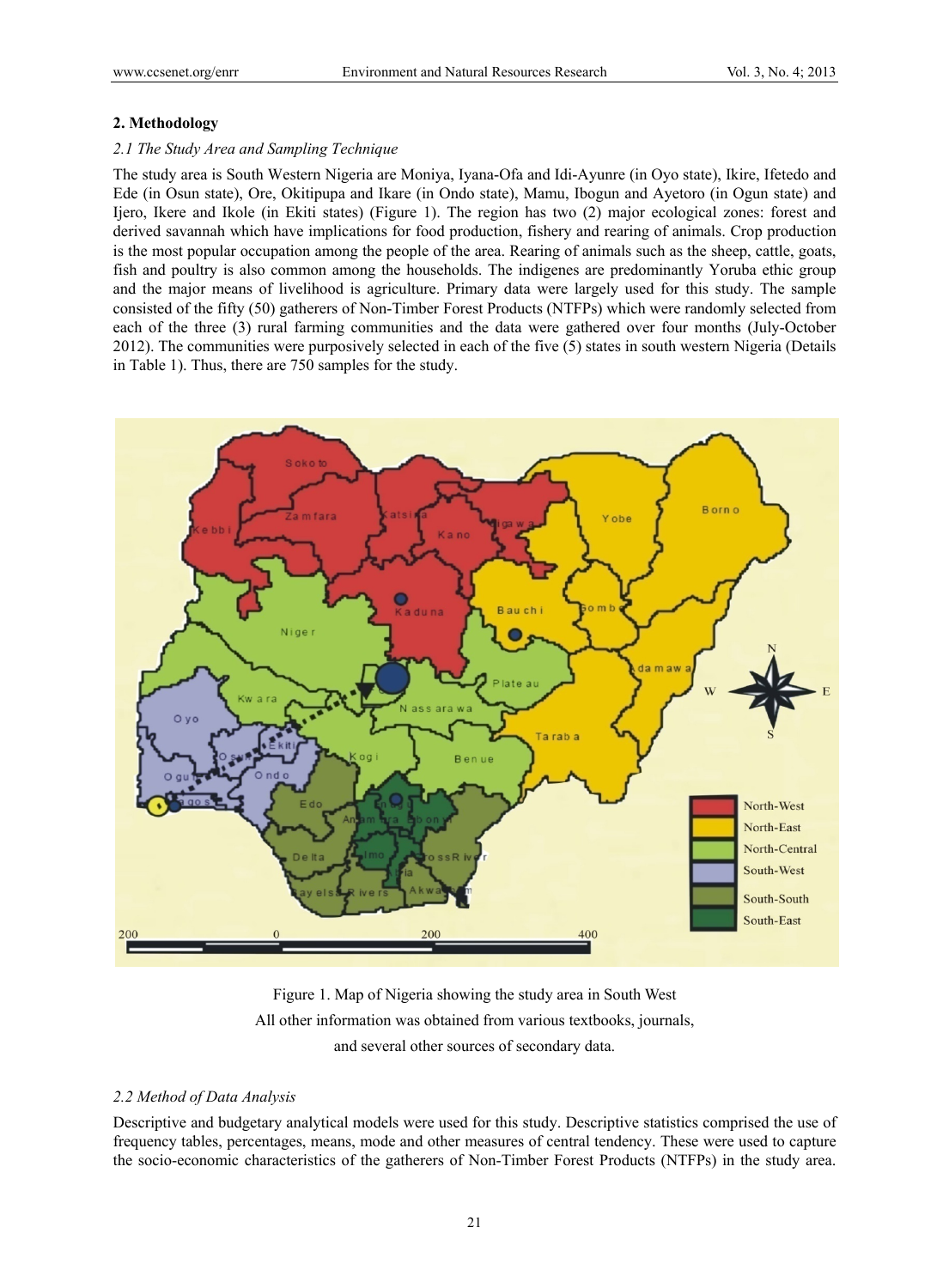Budgetary statistical model on the other hand, was used to determine the cost and return structure of NTFPs gathering activities among the people of the area. The models are stated thus,

Π=TR-TC TR=PQ TC=TVC+TFC GM=TR-TVC NI=GM-TFC PI=NI/TR RRI=NI/TC X 100 RRVC  $(\% ) = \frac{1}{1}$  $TR - TFCX100$ TVC and OR=TVC/TR Where, Π=Profit TR=Total revenue TVC=Total fixed cost TFC=Total variable cost TC=Total cost GM=Gross margin PI=Profitability index RRI=Rate of return on investment RRVC=Rate of Return on variable cost OR=Operating Ratio

# **3. Results**

In Table 2 below, the socio-economic characteristics of the NTFPs gatherers were indicated. On gender, 382 (or 50.9%) of the total gatherers were female. This implies that the majority of the respondents were female. Different age groups of the rural community dwellers participate in the gathering of NTFPs.The average age of the gatherers was 42.8 years; thus implying that the gatherers are generally adults who are in their middle age and have sufficient energy to execute the task of gathering NTFPs at any given time and place. Household sizes in the study area varied between 3 and 21 with average size fixed at 12.65 (or 13) members. This has implications for the available family labour to execute NTFPs gathering activities at any time. The urge to properly cater for the essential needs of these huge family sizes also instigates the aggression for gathering activities in the forest ecosystem.

Household heads need to provide shelter, food and clothing and sometimes settle medical bills and school fees of their children and wards in the community/village schools. All these pose immense challenges to the rural dwellers and hence the endless urge to continue to ravage the forest ecosystem in search of NTFPs for survival. Several of these NTFPs are being continually harvested by the rural dwellers to generate income, serve as sources of food and occasionally serve as gift items to friends and family members.However, snails and mushrooms constituted the largest proportion (27.47%) of the NTFPs gathered by the rural dwellers. It was also noted that those gatherers that took interest in snails, mushrooms and teak leaves (combined) constituted only 2.13 % of the total number of gatherers (Table 2).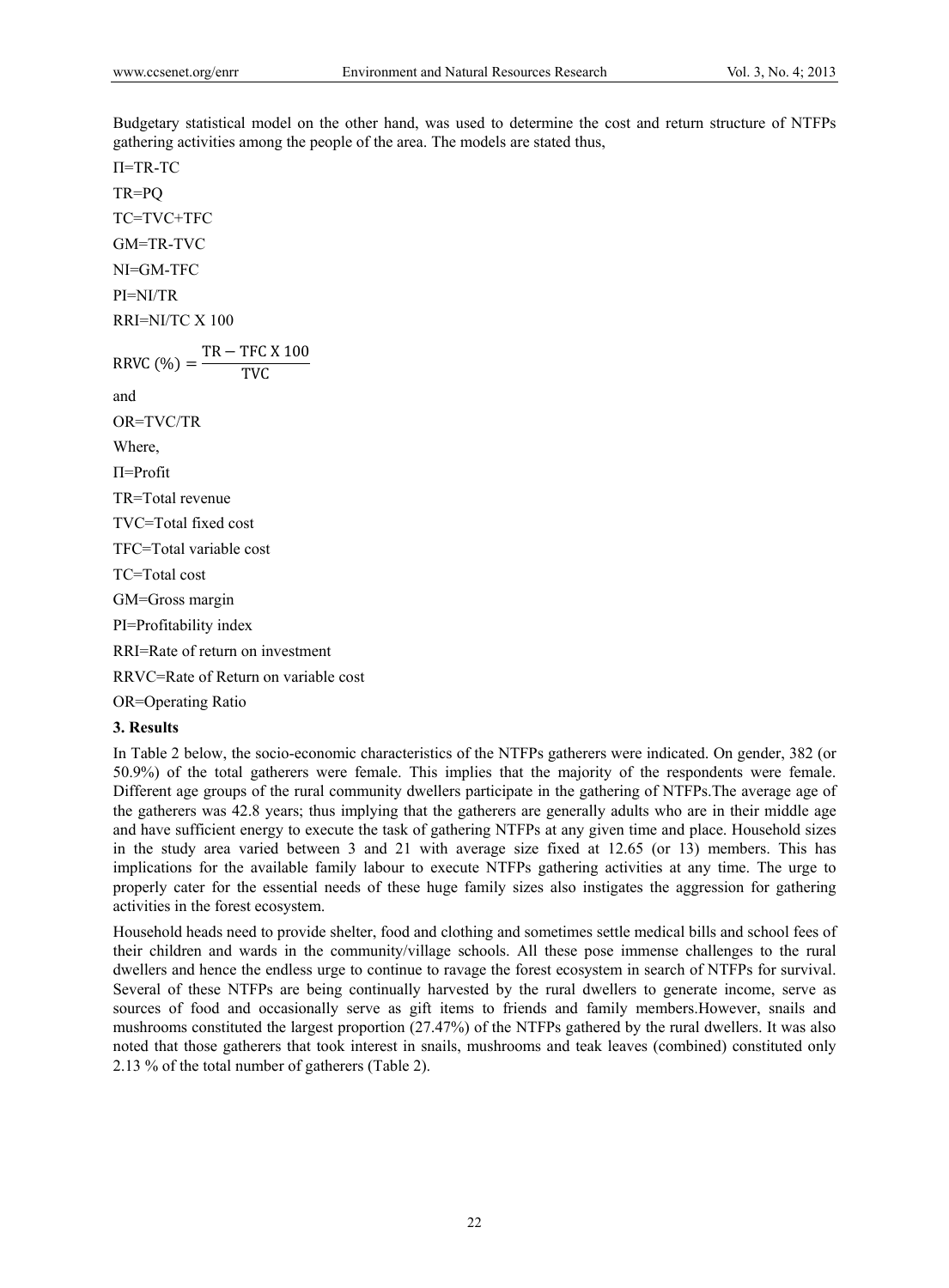| S/N            | Variable                      | Frequency | Percentage | Cum.%  |
|----------------|-------------------------------|-----------|------------|--------|
| $\mathbf{1}$   | Gender:                       |           |            |        |
|                | Male                          | 368       | 49.1       | 49.1   |
|                | Female                        | 382       | 50.9       | 100.0  |
|                | Total                         | 750       | 100        | 100    |
| $\overline{2}$ | Age (Years):                  |           |            |        |
|                | Below 30yrs                   | 86        | 11.47      | 11.47  |
|                | 30-40 yrs                     | 156       | 20.80      | 32.27  |
|                | 41-50 yrs                     | 389       | 51.87      | 84.14  |
|                | 51-60 yrs                     | 75        | 10.00      | 94.14  |
|                | Above 60 yrs                  | 44        | 5.86       | 100.00 |
|                | Total                         | 750       | 100        | 100    |
| $\overline{3}$ | Household size:               |           |            |        |
|                | Below 5 members               | 81        | 11.6       | 11.6   |
|                | 5-10 members                  | 122       | 16.27      | 27.87  |
|                | 11-15 members                 | 277       | 36.93      | 64.80  |
|                | 16-20 members                 | 206       | 27.47      | 92.27  |
|                | Above 20 members              | 58        | 7.73       | 100    |
|                | Total                         | 750       | 100        | 100    |
| $\overline{4}$ | NTFPs gathered:               |           |            |        |
|                | Snails only                   | 108       | 14.40      | 14.40  |
|                | Mushroom only                 | 134       | 17.87      | 32.27  |
|                | Snails & mushrooms            | 206       | 27.47      | 59.74  |
|                | Teak leaves                   | 88        | 11.73      | 71.47  |
|                | Wrapping leaves               | 194       | 12.53      | 84.00  |
|                | Teak leaves & wrapping leaves | 104       | 13.87      | 97.87  |
|                | Snails/mushrooms/Teak leaves  | 16        | 2.13       | 100    |
|                | Total                         | 750       | 100        |        |
| $\Omega$ .     | E:110<br>2012                 |           |            |        |

|  |  |  |  |  |  |  |  | Table 2. Socio-economic characteristics of NTFPs gatherers |
|--|--|--|--|--|--|--|--|------------------------------------------------------------|
|--|--|--|--|--|--|--|--|------------------------------------------------------------|

Source: Field Survey, 2012.

The cost and return structure for NTFPs gathering activities was given in Table 3. On the whole (All Farms), snails, mushrooms, snail/mushrooms, teak leaves, wrapping leaves, teak leaves/wrapping leaves, snails/mushrooms/teak leaves were the various combinations of NTFPs that were gathered in the surveyed rural communities. The annual total revenue from snails/mushrooms/teak leaves was the largest (N2, 230, 438) while the least revenue was obtained from mushrooms (N512, 000).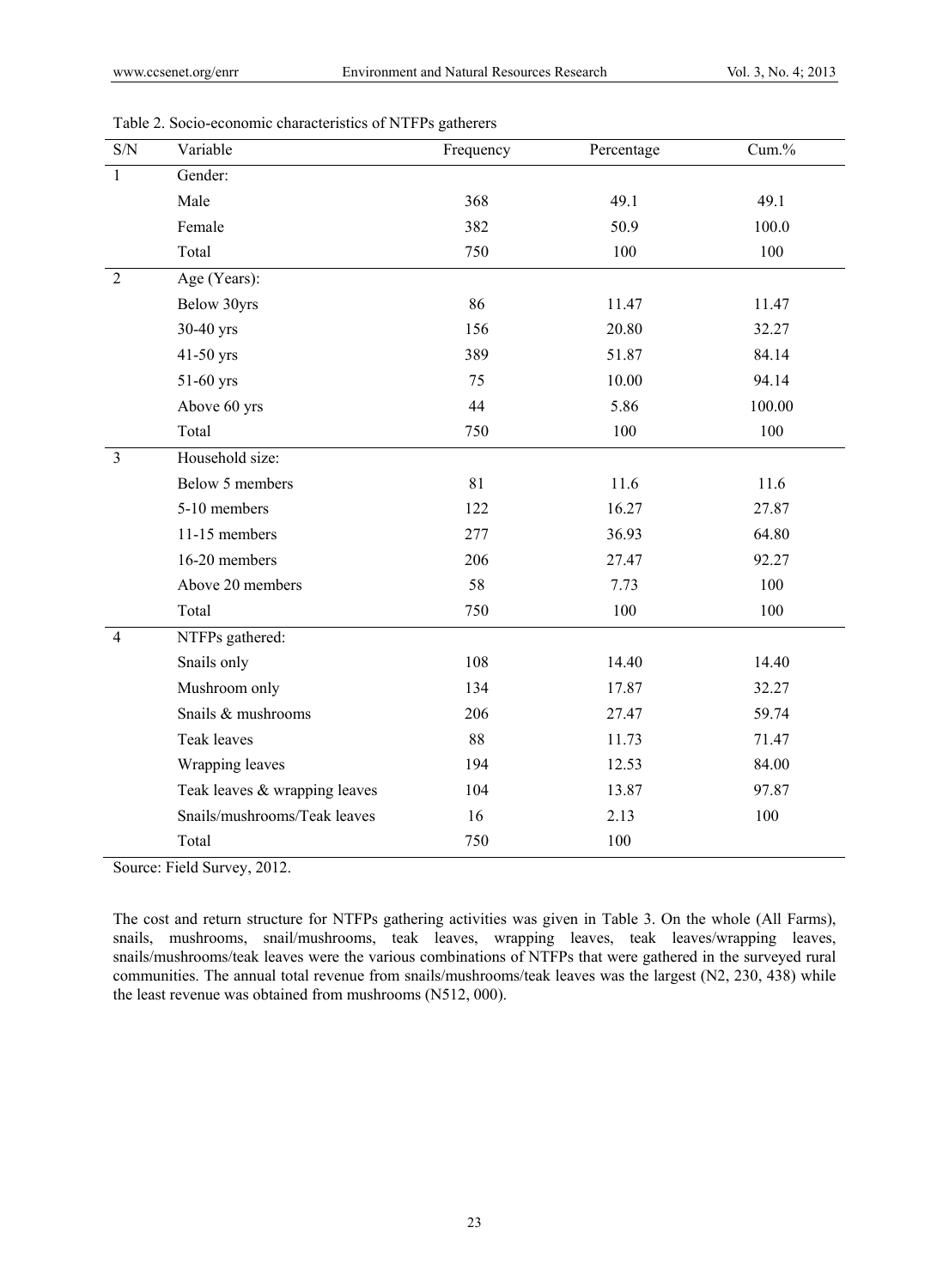| Variable                                  | Non-Timber Forest Products   |                  |                      |                  |                        |                                    |                                      |
|-------------------------------------------|------------------------------|------------------|----------------------|------------------|------------------------|------------------------------------|--------------------------------------|
|                                           | Snails                       | Mushroo<br>ms    | Snails/mushroo<br>ms | Teak<br>leaves   | Wrappi<br>ng<br>leaves | Teak<br>leaves/wrappi<br>ng leaves | Snails/mushroo<br>ms/<br>Teak leaves |
| Total<br>Revenue                          | 1,584,00<br>6                | 512000           | 2,114,714            | 1,198,0<br>00    | 1,222,8<br>00          | 1,650.320                          | 2,230,438                            |
| Var.<br>Costs:                            | 83,400                       | $\boldsymbol{0}$ | 45,000               | $\boldsymbol{0}$ | 24,500                 | 75,000                             | 35,000                               |
| Water<br>Transport                        | 350,400                      | 155,480          | 133,200              | 334,900          | 277,960                | 313,600                            | 27,000                               |
| Labour                                    | 289,560                      | 61180            | 72,050               | 221,200          | 417,200                | 370,000                            | 18,700                               |
| Total<br>Variable<br>Cost                 | 723,360                      | 216,660          | 250,250              | 556,100          | 302,460                | 758,600                            | 80,700                               |
| Fixed<br>Cost                             | 392,400                      | 35,300           | 41,000               | 116,000          | 92,000                 | 166,000                            | 96,000                               |
| <b>Total Cost</b>                         | 1,115,76<br>$\boldsymbol{0}$ | 251,960          | 291,250              | 672,100          | 394,460                | 924,600                            | 176,700                              |
| Gross<br>Margin                           | 860,640                      | 295,340          | 1,864,464            | 641,900          | 920,340                | 891,720                            | 2,149,738                            |
| Net<br>Income                             | 468,240                      | 260,040          | 1,823,464            | 525,900          | 828,340                | 725,720                            | 2,053,738                            |
| Rate<br>of<br>Return on<br>Investmen<br>t | 0.420                        | 1.032            | 6.261                | 0.782            | 2.099                  | 0.785                              | 11.620                               |
| Profitabili<br>ty<br>Index, PI            | 0.296                        | 0.508            | 0.862                | 0.439            | 0.677                  | 0.440                              | 0.921                                |

Table 3. Cost and return structure of NTFPs gathering activities (all farms)

Source: Field Survey, 2012

In Table 4, the various uses of NTFPs were discussed. These forestry products were gathered either for food, medicinal herbs, compost manure or wrapping (or packaging) of food items. Some were offered for sale or presented as gifts items to friends and/or family members. Snails were largely (52.67%) consumed as food, used in medicinal preparations (11.33%), sold (27.73%) or presented as gift items (8.27%). Mushrooms were also largely consumed (52.4%) or sold (35.33%).

| <b>NTFPs</b>     | Food       | Medicinal Herbs | Compost Manure | Wrapping    | For Sale   | Gift     |
|------------------|------------|-----------------|----------------|-------------|------------|----------|
|                  |            |                 |                | (Packaging) |            |          |
| <b>S</b> nails   | 395(52.67) | 85(11.33)       | 0(0.0)         | 0(0.0)      | 208(27.73) | 62(8.27) |
| <b>Mushrooms</b> | 393(52.4)  | 15(2.0)         | 45(6.0)        | 0(0.0)      | 265(35.33) | 32(4.27) |
| Teak leaf        | 0(0.0)     | 25(3.33)        | 35(4.67)       | 344(45.87)  | 311(41.47) | 35(4.66) |
| Wrapping leaf    | 0(0.0)     | 0(0.0)          | 0(0.0)         | 485(64.67)  | 197(26.27) | 68(9.06) |

Source: Field Survey, 2012.

Note: Figures in parentheses are percentages of usage of NTFPs by the gatherers.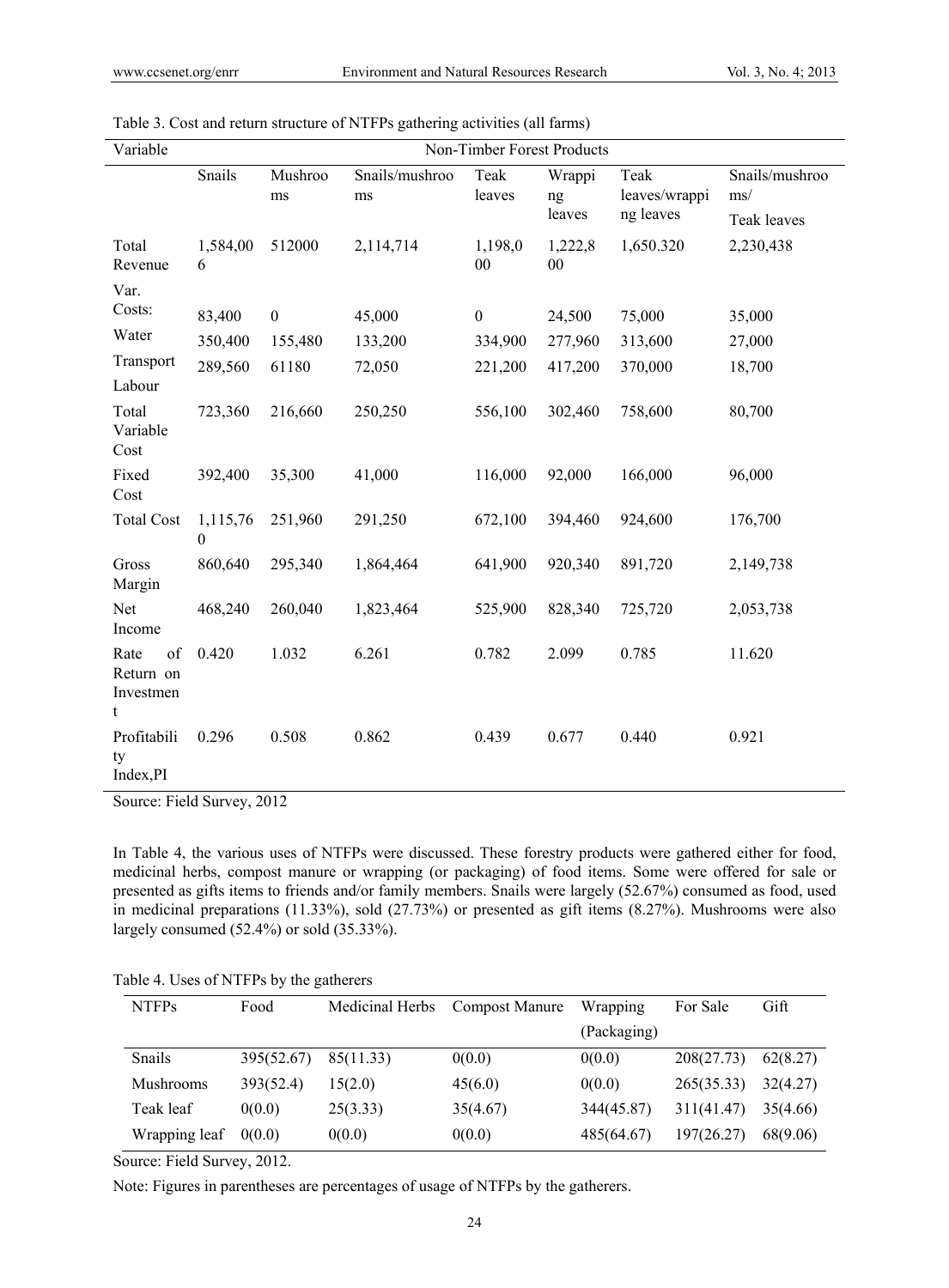It needs to be stated that the gatherer households obtained varying incomes (returns) from the gathering of NTFPs in the rural enclave. These resources, considered individually brought extra revenues ranging from N2, 400.00 to N30 000.00 to the gatherer households (Table 5).All gathering activities took place during raining season (July-October, 2012) when all these forest resources are abundantly available.

| <b>NTFP</b>            | <b>Average Daily Harvest</b> | Estimated Daily Returns (N)              |
|------------------------|------------------------------|------------------------------------------|
| <b>S</b> nails         | 25 pieces                    | 25 pieces @ N300/unit=N7500              |
| <b>Mushrooms</b>       | 8 baskets                    | 8 baskets @ N300/basket=N2400            |
| <b>Teak Leaves</b>     | 20 bundles                   | 20 bundles @ N1,500/bundle=N30,000       |
| <b>Wrapping Leaves</b> | 12 bundles                   | 12 bundles @ $N2,000$ /bundle= $N24,000$ |

Table 5. Daily Average Quantities of NTFPs Gathered per Household

However, diversification of the gathering activities which entails the combination of two, three or more NTFPs being gathered by the rural households further enlarged their income opportunities.

# **4. Discussion**

The dominance of female gatherers might be due to the relatively simple nature of the NTFPs gathering activities in the surveyed rural areas. This is unlike other farm jobs such as soil tillage, making of ridges, seed or seedling planting, weeding and a lot of other farm activities which men dominate. Many of the gatherers are adults who have various obligations towards family members and themselves. This imposes greater responsibilities on these gatherers.

Relatively small income is realized from the mushrooms because of the limited market supply of mushrooms (particularly during dry seasons), and other edaphic factors such as soil humidity,PH level, temperature, and texture. However, the cost items included transportation, labour and water supply, particularly for the snails and mushrooms, wrapping leaves, teak leaves and others.

The total annual gross margin was highest (N2, 149, 738) for snails/mushrooms/teak leaves combinations and was least for mushrooms (N295, 340). The net income is also highest for snails/mushrooms/teak leaves combination (N2, 053, 738) and was least for mushrooms alone (N260, 040). The estimated values for the rate of return on investment and profitability index for snails/mushrooms/teak leaves which stood at 11.62 and 0.92 respectively again confirmed that it is economically rewarding for the rural dwellers to participate in these activities, especially as they make little or no capital investment in those business ventures. It is however interesting to note that forest resources in the rural areas are generally considered and treated as "open-access'' resources which the rural dwellers could explore at anytime without any serious restrictions. This could lead to over-exploitation if not chequered, especially by government policy framework on forestry and natural resources.

Teak leaves and wrapping leaves (*Thaumatococcus danielli*) were largely used for packaging food and other consumable items like colanuts.This corroborates an earlier position maintained by Aina (2012) when he noted that 55% and 59.2% of the respondents used teak leaves and wrapping leaves (*Thaumatococcus danielli*) for packaging food items and cola nuts for sale.

The Nigerian forests have a huge bundle of non timber forest products that provide numerous economic benefits particularly to the rural dwellers. These products, which are unevenly distributed over the rural landscape are major sources of income, food and fibre for the rural poor. In this study therefore the researcher examined the underlining economic benefits of some of the non-timber forest products in selected rural communities in south western Nigeria. Different age groups of the rural dwellers participate in the harvesting of these forestry products which is noted to be dominated by female gatherers. Unchequered exploitation of the forests, which is often regarded as an open access (free for all) resource, should be protected by government policy framework on forestry and natural resources. This is consistent with the earlier position held by Adeyoju (1975) and Olayide (1981). Modern methods of production technology should also be developed to domesticate some of these resources (particularly snails and mushrooms) as the survival of some of these products is continually being threatened in their natural ecosystem. This effort has yielded some notable success in beekeeping (apiculture) in Nigeria within the last two decades.

# **References**